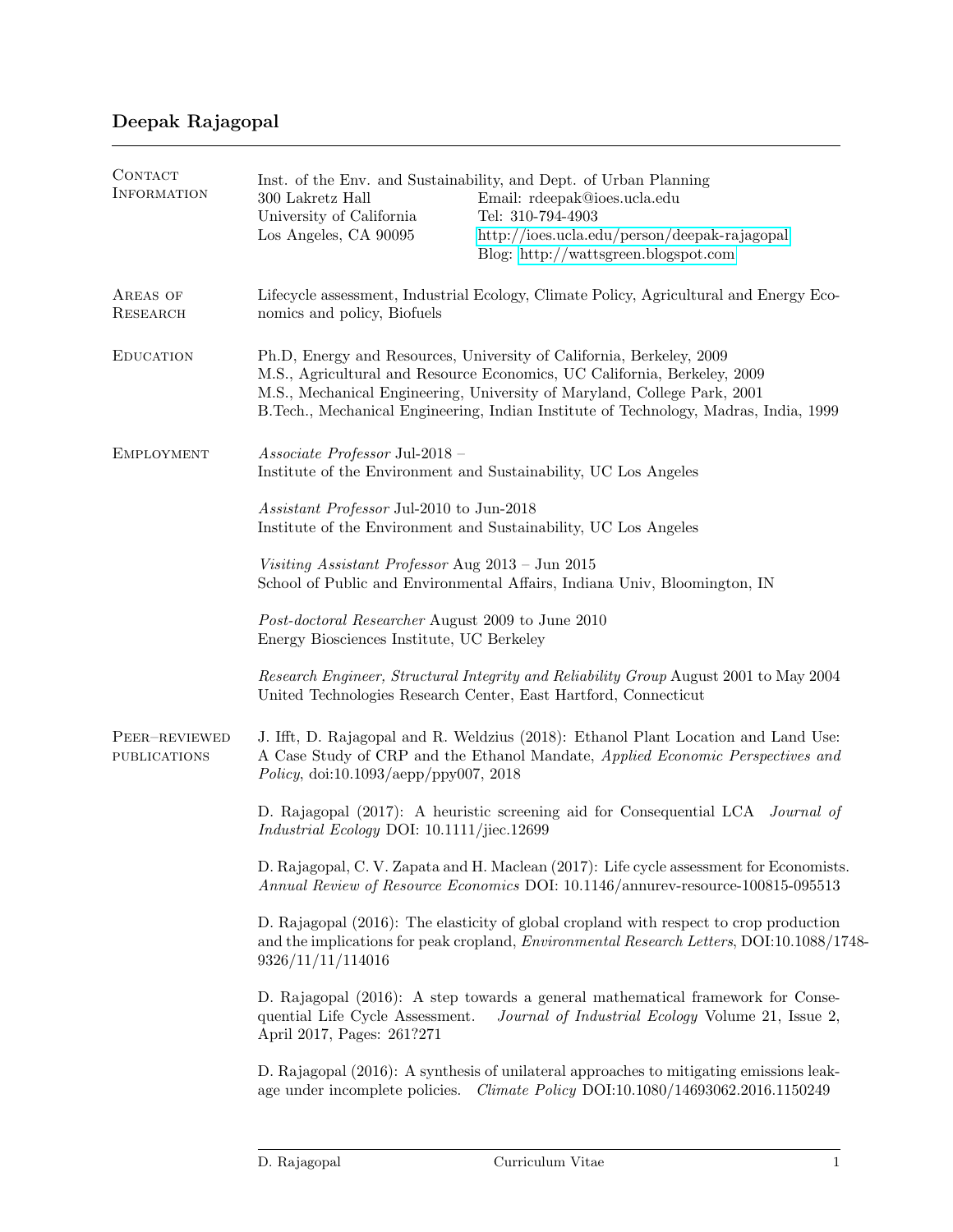M. Accordino and D. Rajagopal (2015): When a National Cap-and-Trade Policy with a Carve-out Provision May Be Preferable to a National CO<sub>2</sub> Tax, The Energy Journal, Vol.36, No.3 189–207

D. Rajagopal (2015): On approaches to mitigate emissions leakage under biofuel policies. Global Change Biology Bioenergy, Volume 8, Issue 2, March 2016, Pages: 471?480

D. Rajagopal, R. Plevin, G. Hochman, and D. Zilberman (2015): Multi-criteria comparison of alternative fuel policies: Renewable fuel standards, clean fuel standards and fuel GHG tax. Energy Economics, Vol.49, 359–369

S. Z. Attari and D. Rajagopal (2015): Enabling energy conservation through effective decision aids. *Journal of Sustainability Education*. Volume 8

G. Hochman, D. Rajagopal, G. Timilsina and D. Zilberman (2014). Quantifying the causes of the global food commodity price crisis. Biomass and Bioenergy 68, 106–114

D. Rajagopal (2014): Consequential life cycle assessment of policy vulnerability to price effects. Journal of Industrial Ecology Volume 18, Issue 2, April 2014, Pages: 164–175

D. Rajagopal (2013): The fuel market effects of biofuel policies and implications for regulations based on lifecycle emissions. Environmental Research Letters 8(024013)

D. Rajagopal and D. Zilberman (2013): On market-mediated emissions and regulations on life cycle emissions. Ecological Economics 90, 70–84

D. Rajagopal and R. Plevin (2013): Implications of market-mediated emissions and uncertainty for biofuel policies. Energy Policy. 56, 75–82

D. Zilberman, S. Barrows, G. Hochman and D. Rajagopal (2013): On the Indirect Effect of Biofuel. American Journal of Agricultural Economics 95(5): 1332–1337

D. Zilberman, G. Hochman, D. Rajagopal, S. Sexton and G. Timilsina (2012): The Impact of Biofuels on Commodity Food Prices: Assessment of Findings. American Journal of Agricultural Economics 95(2): 275–281

G. Hochman, S. Kaplan, D. Rajagopal, and D. Zilberman (2012): Biofuel and Food-Commodity Prices, Agriculture, 2(3), 272-281, doi:10.3390/agriculture2030272

D. Rajagopal (2011): The Economics of Biofuel Policies. Biofuels 2(6) 599–601

D. Rajagopal, G. Hochman and D. Zilberman (2011): Indirect fuel use change and the environmental impact of biofuel policies. Energy Policy 39, 228-233

G. Hochman, D. Rajagopal and D. Zilberman (2011). The Effect of Biofuels on International Oil Markets. Applied Economic Perspectives and Policy vol. 33 (3), 402-427

D. Zilberman, G. Hochman, and D. Rajagopal (2011). Indirect Land Use Change: A Second Best Solution to a First Class Problem. Agbioforum 13(4), 382–390

D. Zilberman, G. Hochman, and D. Rajagopal (2011). On the inclusion of Indirect Land Use in Biofuel Regulations Illinois Law Review 2 413-434

G. Hochman, D. Rajagopal, G. Timilsina and D. Zilberman (2011). The Role of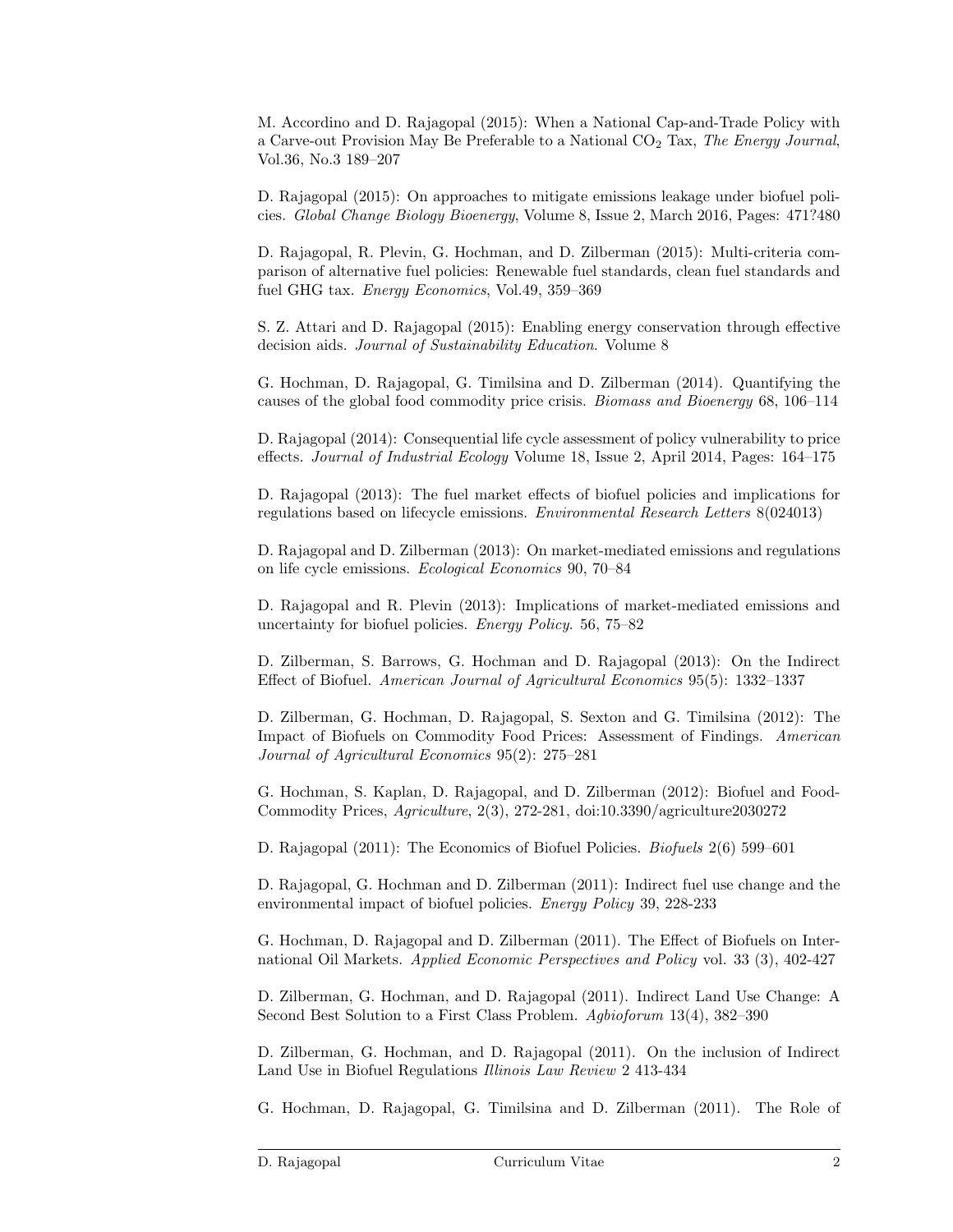Inventory Adjustments in Quantifying Factors Causing Food Price Inflation World Bank Policy Research Working Paper 5744

G. Hochman, D. Rajagopal and D. Zilberman (2010). Are Biofuels the Culprit? OPEC, Food, and Fuel. American Economic Review Papers and Proceedings, 100(2): 183 - 187

G. Hochman, D. Rajagopal and D. Zilberman (2010). The Effect of Biofuels on Crude Oil Markets. AgBioForum vol. 13 (2), 112-118

D. Rajagopal, S.Sexton, G. Hochman and D. Zilberman (2009). Recent developments in renewable technologies: R&D investment in advanced biofuels. Annual Review of Resource Economics, vol. 1, 1.11.24

D. Rajagopal, S.Sexton, G. Hochman, D. Roland-Holst, and D. Zilberman (2009). Model estimates of food-versus-biofuel trade-off, *California Agriculture*, vol. 63(4), 199-201

S. Sexton, D. Rajagopal, G. Hochman, D. Zilberman, and D. Roland-Holst, (2009). Biofuel policy must evaluate environmental, food security and energy goals to maximize net benefits. California Agriculture, 63(4), 191-198

M Khanna, G. Hochman, D. Rajagopal, S Sexton and David Zilberman (2009). Sustainability of food, energy and environment with biofuels. CAB Reviews: Perspectives in Agriculture, Veterinary Science, Nutrition and Natural Resources 2009, 4(28)

D. Rajagopal and D. Zilberman (2008). Environmental, economic and policy aspects of biofuels. Foundations and Trends in Microeconomics, 4(5): 353-469 and World Bank Policy Research Working Paper 4341

D. Rajagopal (2008). Implications of India's biofuel policies for food, water and the poor. Water Policy, vol. 10(S1): 95-106

D. Zilberman, T. Sproul, D. Rajagopal, S. Sexton, and P. Hellegers (2008). "Rising energy prices and the economics of water in agriculture." Water Policy vol. 10: 11

S Sexton, D. Zilberman, D. Rajagopal, and G. Hochman (2008). The role of biotechnology in a sustainable biofuel future.  $AqBioForm$ , 12(1): 1-11

D. Rajagopal, S.Sexton, G. Hochman, D. Roland-Holst, and D. Zilberman (2007). Challenge of biofuel: filling the tank without emptying the stomach. Environmental Research Letters, 2(2):1-9

S. K. Gupta and D. Rajagopal (2002). Forming part families for generating shared press-brake setups. Journal of Manufacturing Systems, 21(5):329-349

BOOK CHAPTERS D. Rajagopal. Challenges in quantifying and regulating the unintended environmental consequences of biofuel expansion. In: Bioenergy and Land Use Change (eds Qin Z, Mishra U, Hastings A). John Wiley & Sons, Inc, Hoboken, NJ. 2017 (or In press).

> Zilberman D., Rajagopal D., Kaplan S. (2017) Effect of Biofuel on Agricultural Supply and Land Use. In: Khanna M., Zilberman D. (eds) Handbook of Bioenergy Economics and Policy: Volume II. Natural Resource Management and Policy, vol 40. Springer, New York, NY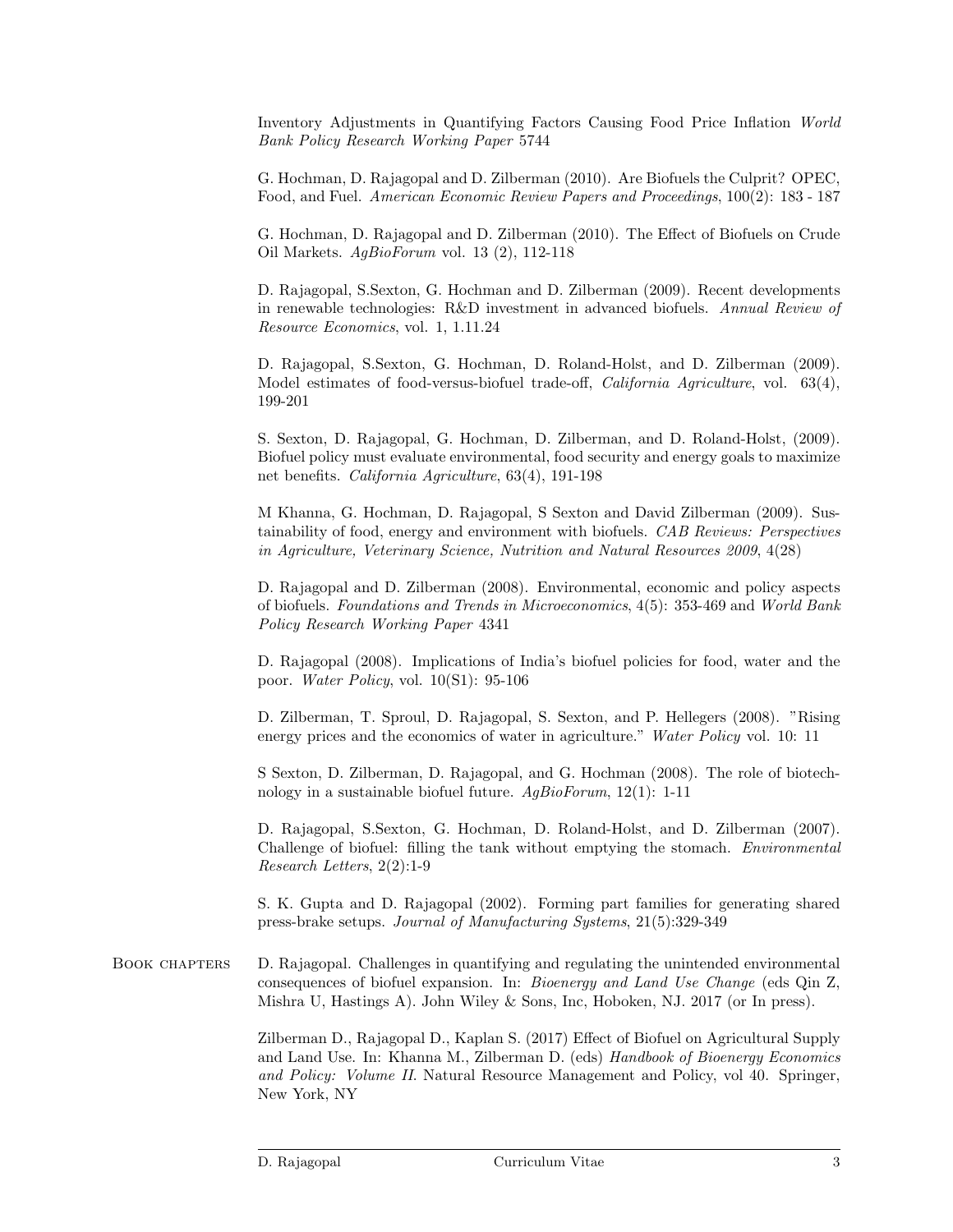|                                           | G. Hochman, D. Rajagopal, G. Timilsina, and D. Zilberman. "Impacts of Biofuels on<br>Food Prices." In The Impacts of Biofuels on the Economy, Environment, and Poverty,<br>Chapter 4, pp. 47-64. Springer New York, 2014                                                                                                    |
|-------------------------------------------|-----------------------------------------------------------------------------------------------------------------------------------------------------------------------------------------------------------------------------------------------------------------------------------------------------------------------------|
|                                           | D. Zilberman, S. Kaplan, G. Hochman, and D. Rajagopal. "Political Economy of<br>Biofuels." In The Impacts of Biofuels on the Economy, Environment, and Poverty,<br>Chapter 11 pp. 131-144. Springer New York, 2014                                                                                                          |
|                                           | D. Zilberman, D. Rajagopal and G. Hochman (2012): Economist's perspective on<br>biofuels. In C. Taylor, R. Lomneth, F. Wood-Black (Eds.) Perspectives on Biofuels:<br>Potential Benefits and Possible Pitfalls, American Chemical Society                                                                                   |
|                                           | G. Hochman, D. Rajagopal, G. Timilsina, and D. Zilberman (2012): Inventories and<br>the Global Food-commodity Prices. In C. Taylor, R. Lomneth, F. Wood-Black (Eds.)<br>Perspectives on Biofuels: Potential Benefits and Possible Pitfalls, American Chemical<br>Society                                                    |
|                                           | G. Hochman, D. Rajagopal and D. Zilberman (2011) Biofuels and Climate Change.<br>In Robert Mendelsohn and Ariel Dinar (Eds.), Handbook On Climate Change And<br><i>Agriculture</i> , Edward Elgar Publishing                                                                                                                |
| <b>OTHER</b><br><b>PUBLICATIONS</b>       | G. Hochman, D. Rajagopal and D. Zilberman (2011) OPEC and the Environmental<br>Impact of Biofuels, <i>Agricultural and Resource Economics Update</i> 15(2):9-11, published<br>by Giannini Foundation of Agricultural Economics                                                                                              |
|                                           | D. Rajagopal, G. Hochman and D. Zilberman (2010). Lifecycle based regulation of<br>fuels: A Rube Goldberg Contraption of Climate policy USAEE Dialogue, United States<br>Association for Energy Economics, Vol. 18, No. 1, March 2010                                                                                       |
|                                           | D. Zilberman, G. Hochman, and D. Rajagopal (2010): Indirect Land Use: One Consid-<br>eration Too Many in Biofuel Regulation, Agricultural and Resource Economics Update<br>$13(4):1-4$ , published by Giannini Foundation of Agricultural Economics                                                                         |
|                                           | D. Rajagopal and D. Zilberman (2008). The Use of Environmental Lifecycle analysis<br>for evaluating biofuels. Agricultural and Resource Economics Update, 11(3) published<br>by Giannini Foundation of Agricultural Economics                                                                                               |
|                                           | S. Sexton, D. Rajagopal, D. Zilberman, and G. Hochman (2008) Food versus Fuel:<br>How biofuels make food more costly and gasoline cheaper. Agricultural and Resource<br>Economics Update, 12(1) published by Giannini Foundation of Agricultural Economics                                                                  |
|                                           | S. Sexton, D. Rajagopal, D. Zilberman, and D. W. Roland-Holst (2007) The Intersec-<br>tion of Energy and Agriculture: Implications of Rising Demand for Biofuel and the<br>Search for the Next Generation. Agricultural and Resource Economics Update, 10(5),<br>published by Giannini Foundation of Agricultural Economics |
| <b>CONFERENCE</b><br><b>PRESENTATIONS</b> | D. Rajagopal and D. Simon: The Effect of Emissions Intensity Regulation on Green-<br>house Gas Emissions: Evidence from Alberta", Divisional Paper session at Academy<br>of Management Meeting, Atlanta, August 4-8, 2017                                                                                                   |
|                                           | D. Rajagopal and D. Simon: Facility Emissions under Emissions Intensity Regulation:<br>Evidence from Alberta?s Specified Gas Emitters Regulation, American Agricultural<br><i>Economics Association</i> Annual Conference, Chicago, July 31-Aug 2, 2017                                                                     |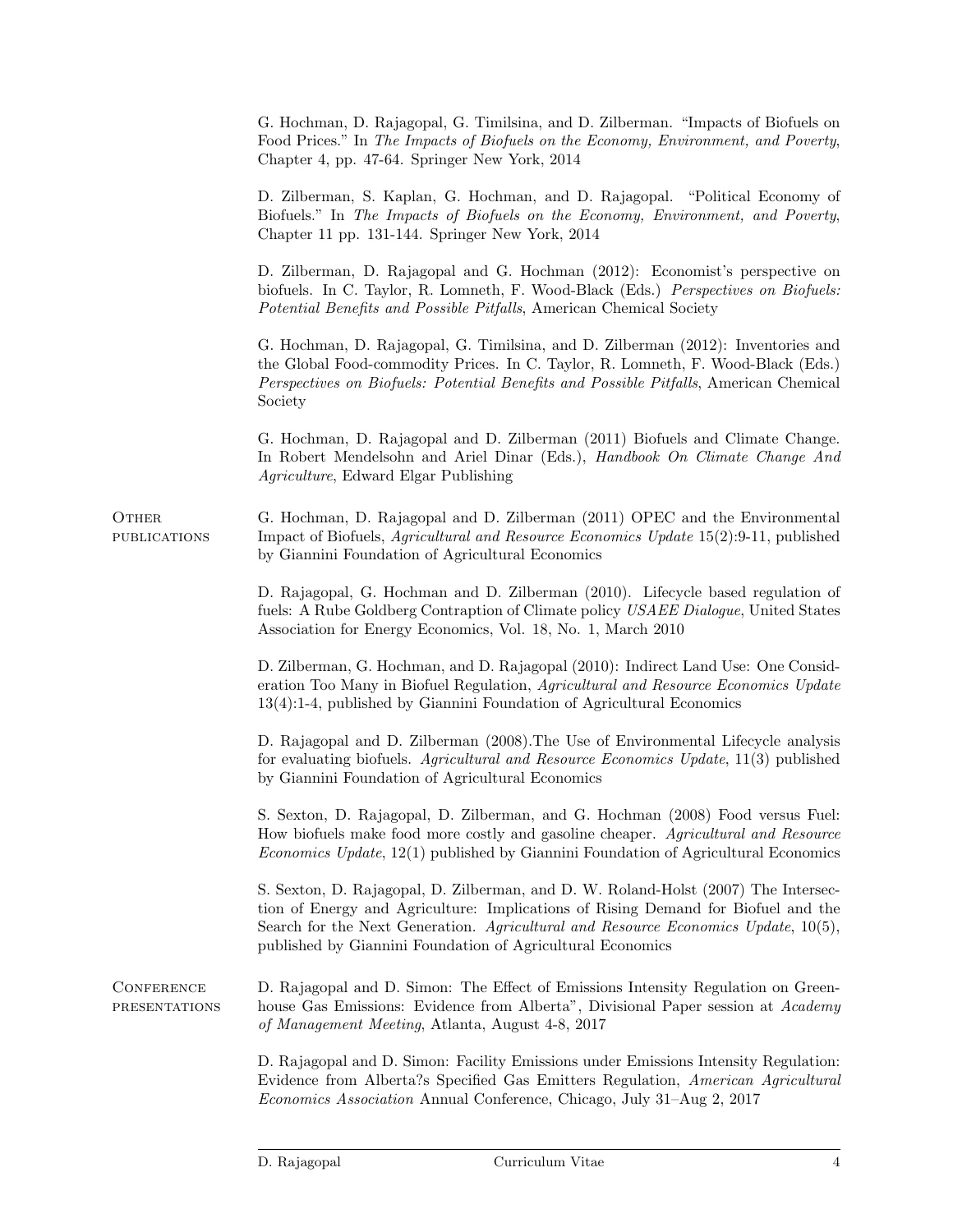D. Rajagopal: The use of life cycle assessment for measuring and regulating greenhouse gas benefits of biofuels, American Agricultural Economics Association Annual Conference, Chicago, July 31–Aug 2, 2017

D. Rajagopal: Heuristics for a simple and transparent Consequential LCA. Science in Support of Sustainable and Resilient Communities - Conference of the International Society for Industrial Ecology (ISIE) and International Symposium on Sustainable Systems and Technology (ISSST) Chicago, June 25-29, 2017

D. Rajagopal: LCA-based fuel and environmental regulation: Lessons from RFS and LCFS. Science in Support of Sustainable and Resilient Communities - Conference of the International Society for Industrial Ecology (ISIE) and International Symposium on Sustainable Systems and Technology (ISSST) Chicago, June 25-29, 2017

D. Rajagopal: The benefits and costs of regulating life cycle emissions: Lessons from the biofuel experience, Annual Conference and Meeting of the Society for Benefit-Cost Analysis, Washington D.C., Mar 13-17, 2017[1](#page-4-0)

D. Rajagopal: Ride-sharing and Transportation Sustainability. Earth Now, Earth 2050 Symposium. Eight scientific visions for a thriving planet, UCLA Lakretz Conference Center, Oct 18-20 2016

D. Rajagopal, R.Weldzius and J. Ifft: Land Use Impacts of the Renewable Fuel Standard: Evidence from changes in the Conservation Reserve Program Enrollment. American Agricultural Economics Association Annual Conference, Boston, July 31–Aug 2, 2016

D. Rajagopal: Heuristic approaches to determine vulnerability of new technologies to market-mediated effects, International Society for Ecological Economics<sup>[2](#page-4-1)</sup>, Washington DC, June 26–29, 2016

D. Rajagopal: Heuristic approaches to determine vulnerability of new technologies to market-mediated effects, Poster presentation at Gordon Research Conference Industrial Ecology, Stowe, Vermont, June 19–24, 2016

D. Rajagopal, R.Weldzius and J. Ifft: Land Use Impacts of the Renewable Fuel Standard: Evidence from changes in the Conservation Reserve Program Enrollment. Association of Environmental and Resource Economists (AERE) Summer Conference, Colorado, June 9 –11, 2016

D. Rajagopal and M. Accordino. Shale, Biofuel and OPEC Heartland Environmental Economics Workshop, University of Illinois, Urbana Champaign, October 18-19, 2016

D. Rajagopal. The Political Economy of Emission Intensity Standards: An Assessment of Alberta's Specified Gas Emitters Regulation. Accepted to World Congress of Environmental and Resource Economists, Istanbul, Turkey, June 27-30, 2014

D. Rajagopal. Tradable emission performance standards for reducing GHG emissions: Evidence from Alberta's Specified Gas Emitters Regulation. Western Economic Association International, 88th Annual Conference, Seattle, June 28-July 2, 2013

Megan H. Accordino and D. Rajagopal. Why a National Cap-and-Trade Policy with

<span id="page-4-0"></span><sup>&</sup>lt;sup>1</sup>This paper was accepted but I withdrew to participate in a review panel

<span id="page-4-1"></span><sup>&</sup>lt;sup>2</sup>Accepted but withdrawn due to scheduling conflict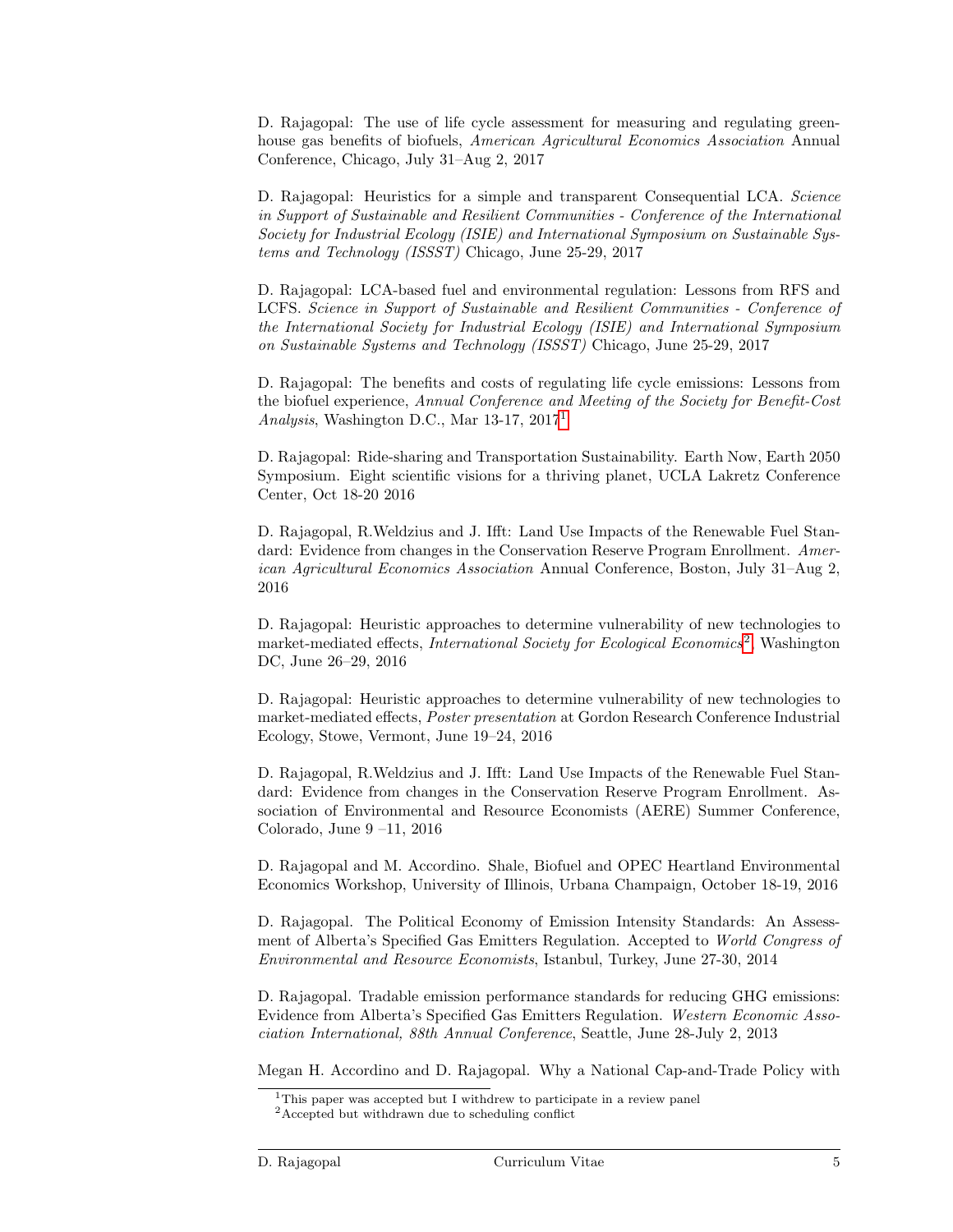a Carve-out Provision May Be Preferable to a National  $CO<sub>2</sub>$  tax. Western Economic Association International, 88th Annual Conference, Seattle, June 28-July 2, 2013

Megan H. Accordino and D. Rajagopal : Comparing Renewable Portfolio Standards, Emission Intensity Standards and Pollution Taxes in the Electricity Sector.  $31<sup>th</sup> United$ States Association of Energy Economics conference at Austin, Texas, November 4-7, 2012

D. Rajagopal, G. Hochman and D. Zilberman: Multi-criteria comparison of fuel policies: Renewable fuel mandate, emission standards, and GHG tax.  $19^{th}$  Annual Conference of the European Association of Environmental and Resource Economists at Prague, Czech Republic, June 27-30, 2012

D. Rajagopal. Prices vs quantities in the context of Lifecycle assessment based regulations. Summer Conference of Association of Environmental and Resource Economists at Seattle, June 8–10 2011

D. Rajagopal. Acreage expansion due to corn ethanol: What historical experience suggests.  $4^{th}$  UC Berkeley Bio-economy Conference at UC Berkeley, March 24–25, 2011

D. Rajagopal, G. Hochman and D. Zilberman. Domestic policies for global externalities: Technology mandates versus performance standards in the transportation sector.  $4^{th}$  World Congress of Environmental and Resource Economists University of Quebec, Montreal, June 28-July 2nd, 2010.

D. Rajagopal Policy objectives and policy choices.  $3^{rd}$  UC Berkeley Bio-economy Conference Berkeley, California, May 7–10, 2010

G. Hochman, D. Rajagopal, and D. Zilberman. A Technological Response to Environmental Policy: From Putty-Clay to Putty-Doh.  $4^{th}$  World Congress of Environmental and Resource Economists, University du Quebec, Montreal. June 28th -July 2nd, 2010.

D. Rajagopal Cleaning up transportation: Clean fuel mandate versus emission standard.  $32^{th}$  International Association of Energy Economics conference at San Francisco, California, June 21–24, 2009

D. Rajagopal A simple framework for regulation of greenhouse gases from biofuels.  $28^{th}$ United States Association of Energy Economics conference at New Orleans, Louisiana, December 2–5, 2008

D. Rajagopal. Regulation of greenhouse gas emissions from biofuels. Presented at Farm Foundation and USDA Conference on Transition to a bioeconomy: Environment and Rural Development Impacts at St. Louis, Missouri, October 15–16 2008

D. Rajagopal. Prices, Policies and Environmental Lifecycle Analysis of Energy AERE session of the 2008 Joint Annual Meeting American Association of Agricultural Economics and American Council on Consumer Interests at Orlando, Florida, July 2008

D. Rajagopal and D. Zilberman (2008). Environmental Lifecycle Assessment for Policy Decision-Making and Analysis Proceedings of a conference on Lifecycle Carbon Footprint of Biofuels Edited by Joe L. Outlaw and David P. Ernstes January 29, 2008, Miami Beach, Florida .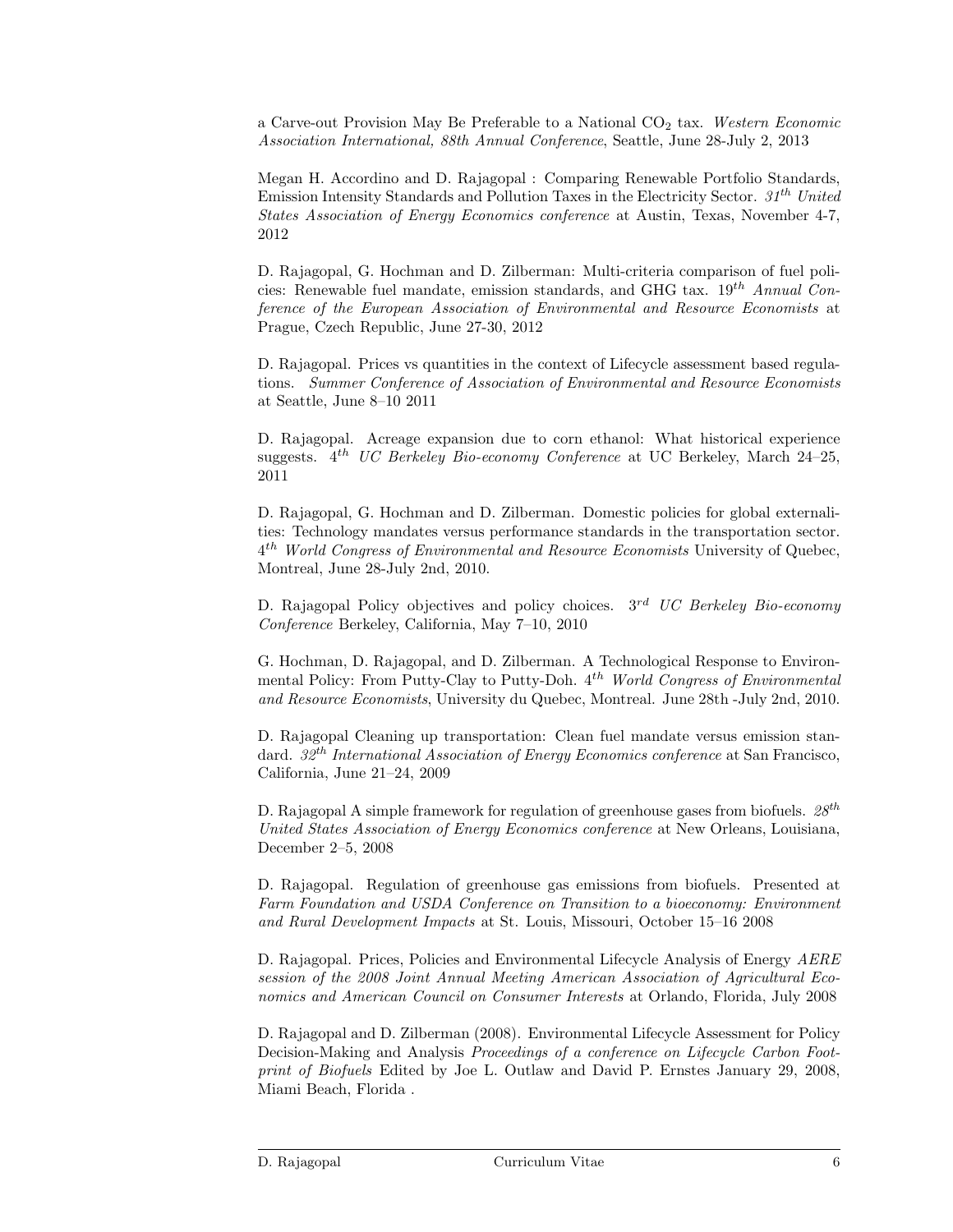| ASME Design for Manufacturing Conference, Pittsburgh, September 2001<br><b>INVITED</b><br>Aug 2017<br><b>WORKSHOPS AND</b><br><b>PANELS</b><br>Feb and Mar 2017<br>declined for family reasons<br>but declined due to scheduling conflict<br>September 19th, 2013, Bilbao, Spain - Invited but scheduling conflict<br>be held on November 9-10 <sup>th</sup> , 2009 - Invited but scheduling conflict<br>but could not attend<br><b>EXTERNAL</b><br>2017<br><b>SEMINARS</b><br>2016<br>ronmental Engineering, Nov 8, 2016<br>Economics, Sep 12, 2016 |  | D. Rajagopal. Rethinking current strategies for biofuel production in India. Interna-<br>tional Conference on Linkages in Water and Energy in Developing Countries. Confer-<br>ence organized by IWMI, FAO and ICRISAT at Hyderabad, India January 2007                                                          |
|------------------------------------------------------------------------------------------------------------------------------------------------------------------------------------------------------------------------------------------------------------------------------------------------------------------------------------------------------------------------------------------------------------------------------------------------------------------------------------------------------------------------------------------------------|--|------------------------------------------------------------------------------------------------------------------------------------------------------------------------------------------------------------------------------------------------------------------------------------------------------------------|
|                                                                                                                                                                                                                                                                                                                                                                                                                                                                                                                                                      |  | A Mixed Integer Programming Formulation for Generating Shared Press-Brake Setups.                                                                                                                                                                                                                                |
|                                                                                                                                                                                                                                                                                                                                                                                                                                                                                                                                                      |  | University of Minnesota, NSF-RCN Interdisciplinary Urban Sustainability Careers,                                                                                                                                                                                                                                 |
|                                                                                                                                                                                                                                                                                                                                                                                                                                                                                                                                                      |  | USDA and National Institute of Food and Agriculture, LCA expert on review panel,                                                                                                                                                                                                                                 |
|                                                                                                                                                                                                                                                                                                                                                                                                                                                                                                                                                      |  | Special panel on Environmental and Energy Policy, $13^{th}$ Western Economics Associa-<br>tion International (WEAI) Conference, Santiago, Chile, January 3-6, 2017 Invited but                                                                                                                                   |
|                                                                                                                                                                                                                                                                                                                                                                                                                                                                                                                                                      |  | German American Energy Forum Panel, Sustainable Energy - The Path to our Energy<br><i>Future</i> held at the, 555 Pennsylvannia Avenue, Washington, DC, October 14th, 2010                                                                                                                                       |
|                                                                                                                                                                                                                                                                                                                                                                                                                                                                                                                                                      |  | Food and Agriculture Organization, 1 <sup>st</sup> FAO BEFSCI technical consultation on Criteria<br>and Indicators on Sustainable Bioenergy Production that Safeguards Food Security, to<br>be held at FAO headquarters in Rome, Italy between November 2 <sup>nd</sup> -4 <sup>th</sup> , 2009 - <i>Invited</i> |
|                                                                                                                                                                                                                                                                                                                                                                                                                                                                                                                                                      |  | International Workshop on The Economics of Biofuels organized by Low Carbon Pro-<br>gramme, a Joint Programme on Energy and Climate by Fundacin Repsol, the Uni-<br>versity of the Basque Country and the Basque Centre for Climate Change (BC3),                                                                |
|                                                                                                                                                                                                                                                                                                                                                                                                                                                                                                                                                      |  | California State University, Sacramento, Ethical implications of the interconnection<br>between food, energy and development policies, at the Ethics of Food symposium to                                                                                                                                        |
|                                                                                                                                                                                                                                                                                                                                                                                                                                                                                                                                                      |  | German National Committee for Scientific Committee on Problems of the Environment<br>- A workshop on <i>Biofuels: Environmental Consequences and Interactions with Chang-</i><br>ing LandUse held at Gummersbach, Germany, September 22 <sup>th</sup> to 25 <sup>th</sup> 2008 - Invited                         |
|                                                                                                                                                                                                                                                                                                                                                                                                                                                                                                                                                      |  | University of California, Davis, Institute of Transportation Studies Seminar, Jun 2,                                                                                                                                                                                                                             |
|                                                                                                                                                                                                                                                                                                                                                                                                                                                                                                                                                      |  | University of California, Berkeley, Energy and Resources Group Colloquium, Nov 9,                                                                                                                                                                                                                                |
|                                                                                                                                                                                                                                                                                                                                                                                                                                                                                                                                                      |  | Stanford University, Atmosphere and Energy Seminar, Department of Civil and Envi-                                                                                                                                                                                                                                |
|                                                                                                                                                                                                                                                                                                                                                                                                                                                                                                                                                      |  | University of Illinois - Urbana Champaign, Department of Agricultural and Consumer                                                                                                                                                                                                                               |
| tal Engineering Seminar, Aug-24-2016                                                                                                                                                                                                                                                                                                                                                                                                                                                                                                                 |  | Carnegie Mellon University, Engineering and Public policy and Civil and Environmen-                                                                                                                                                                                                                              |